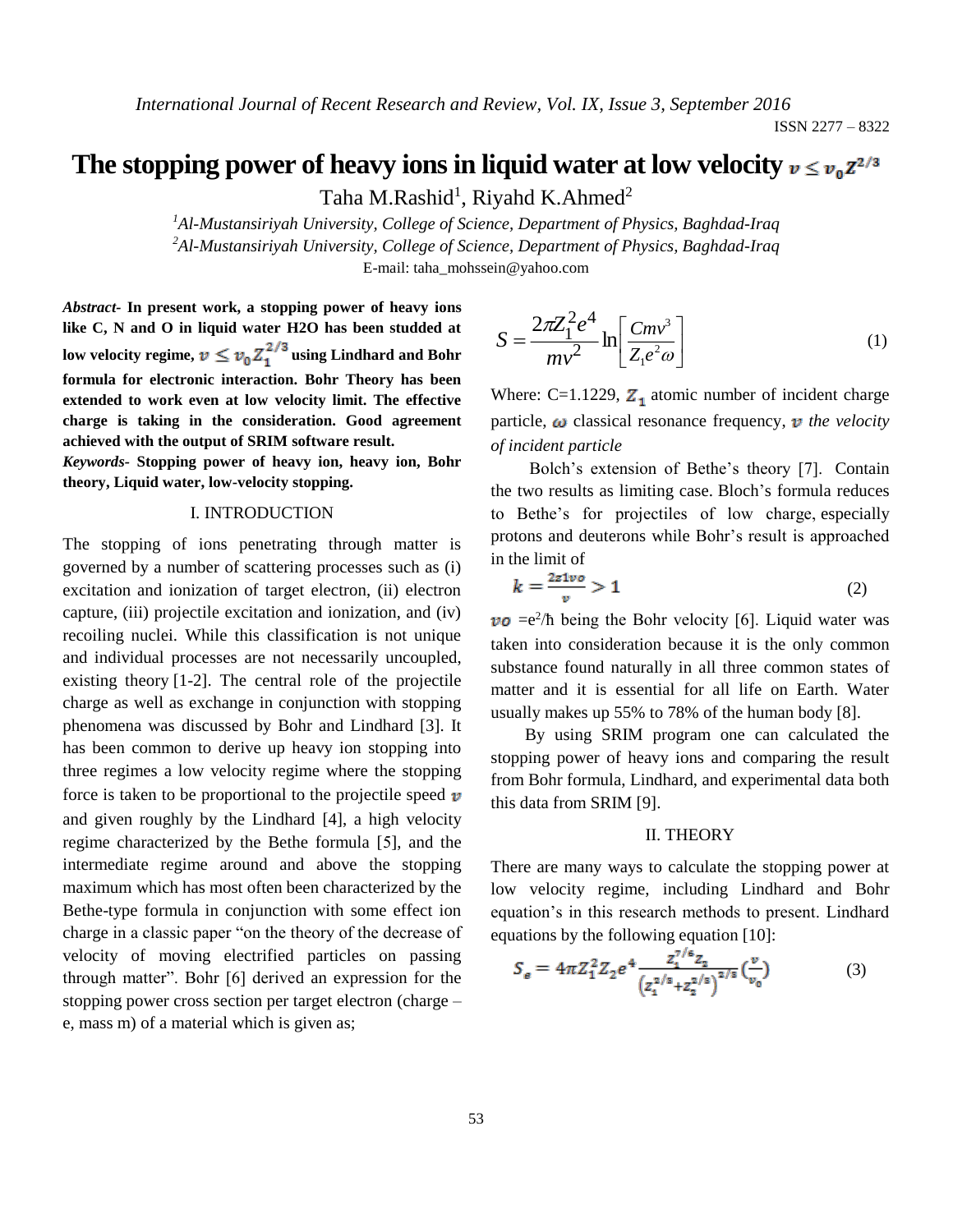As well as the effective charge for heavy ions carry typically a number of electrons with increasing penetration depth the ionic charge  $Z^*$  fluctuates around a certain equilibrium value, which is the commonly estimated from an expression of the type of [11,12]

$$
Z^* = Z_1 (1 - e^{-v/v_{th}})
$$
 (4)

Where  $v_{th} = Z_1^{2/3} v_0$  is the Tomas-Fermi velocity, interaction between a bare projectile and target electrons in Bohr Theory are classified into close and distant collisions according to impact parameters below or above a certain critical value  $p_0$  [13]. Close collisions are treated as free-coulomb interactions, resulting in the following dependence of the energy transfer  $\mathbf T$  versus impact parameter  $\mathbf{p}$ , [14]:

$$
T_{close}(p,v) = \frac{2Z_1^2 e^4}{mv^2 p^2} \frac{1}{1 + (b/2P)^2}
$$
 (5)

When  $b = 2Z_1 e^2 / mv^2$  $b = 2Z_1 e^2 / mv^2$  is the collision diameter. This relation follows directly from Rutherford's law  $\tan \theta / 2 = b / 2p$ ) and,  $T = 2mv^2 \sin^2 \theta / 2$ ,  $\theta$  denoting the center-of –mass scattering angle. Binding of target is taken into account in distant interactions and enters through a classical resonance frequency  $w$ ; the electric field of the projectile is taken in the dipole limits, i.e., its spatial variation a cross the diameter of the atom is ignored. This yields [14]:

$$
T_{dist}(p, v) = \frac{2Z_1^2 e^4}{mv^2 p^2} \left[ K_0 \left( \frac{\omega p}{v} \right) \right]^2 + \left[ K_1 \left( \frac{\omega p}{v} \right) \right]^2 \left| \left( \frac{\omega p}{v} \right)^2 \right|
$$

Where  $K_0$  and  $K_1$  are modified Bessel functions in standard notation [15]. So one can refer to stopping power by:

$$
S = 2\pi Z_2 \int_0^{\infty} T(p) \, pdp
$$
  
=  $\int_0^{p_0} 2\pi p dp \, \text{T}_{\text{close}}(p) + \int_{p_0}^{\infty} 2\pi p dp \, \text{T}_{\text{dist}}(p)$  (7)

Where,  $p_0$  is a critical impact parameter separating close from distant interactions. Newton Raphson [16], method has been used to find  $P_0$ . The stopping cross section in terms of close and distant collisions is given by  $S(P) = S_{close}(P) + S_{dist}(P)$  (8)

Inserting equations 1, 2 in eq. 4 leading to [17]

$$
S_{close}(p) = \frac{2\pi Z_1^2 e^4}{mv^2} \ln \left[ 1 + \left(\frac{2p_0}{b}\right)^2 \right]
$$
 (9)

And

$$
S_{dist}(p) = \frac{4\pi Z_1^2 e^4}{mv^2} \left(\frac{\omega p_0}{v}\right) K_0 \left(\frac{\omega p_0}{v}\right) K_1 \left(\frac{\omega p_0}{v}\right)
$$
(10)

Where Sdist=S<sub>close</sub> at  $p = p_0$ also when

 $b \ll P_0 \ll v/\omega$  then one get,

$$
p_{\mathbf{o}} = \left(\frac{Cv^2}{\xi \omega^2}\right)^{1/2} \tag{11}
$$

A program has been written in fortran-90 for present numerical work [20].

# III. RESULTS AND DISCUSSION

The stopping cross-section given by Lindhard is directly proportional with projectile velocity; While Bohr Eq. (7) is inversely with,  $\nu$ . And directly with Bohr Parameter,  $log\left(\frac{1.1223 \ m v^8}{Z_e e^2 w}\right)$ . The electronic stopping cross-section,  $S_e$  in (eV. cm<sup>2</sup>/atom).10<sup>-15</sup> for C, N and O ions in liquid water at different velocity  $v \le v_0 Z_1^{2/3}$  in shown in fig. (1). There is large different between the result of Lindhard, Bohr and SRIM software [18], at low velocity  $v \leq v_0 Z_1^{2/3}$  as shown in fig. 1. This is due to the effective charge parameter. The agreement is more better when include the effects of effective charge given in Eq. (4) as shown in Fig. 2. To get more reliable result one must add nuclear stopping cross-section,  $S_n$  to the electronic stopping cross-section,  $S_{\rm g}$ .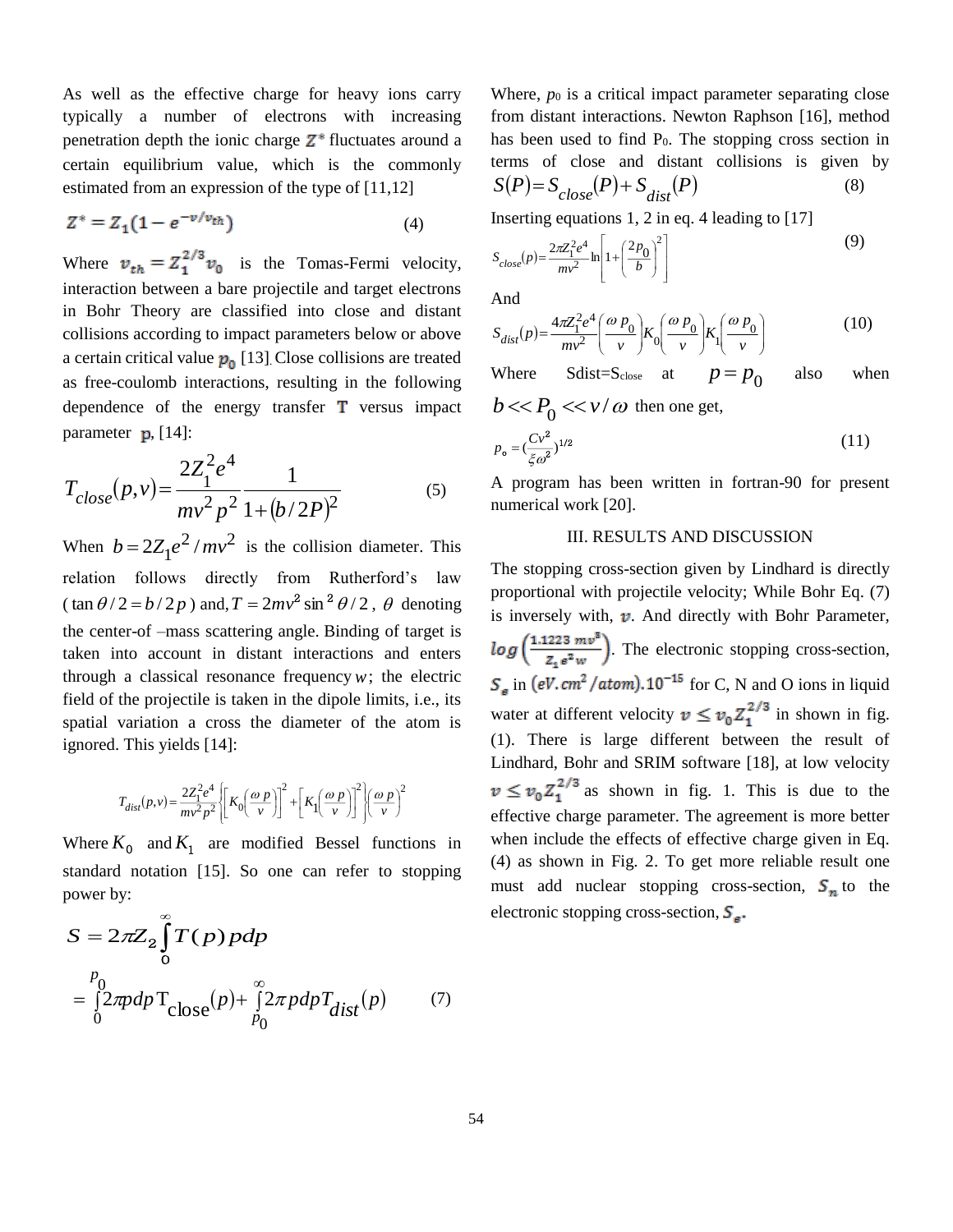

Fig. 1 The stopping cross-section S in *eV.Cm<sup>2</sup> .10-15/atom* for O, C and N in liquid water, H2O, SRIM [18], Lindhard and Bohr at difference velocity  $v/v_0 \cdot Z_1^{2/3}$ 



Fig. 2 Same as Fig.1 except taking in the consideration the effective charge.